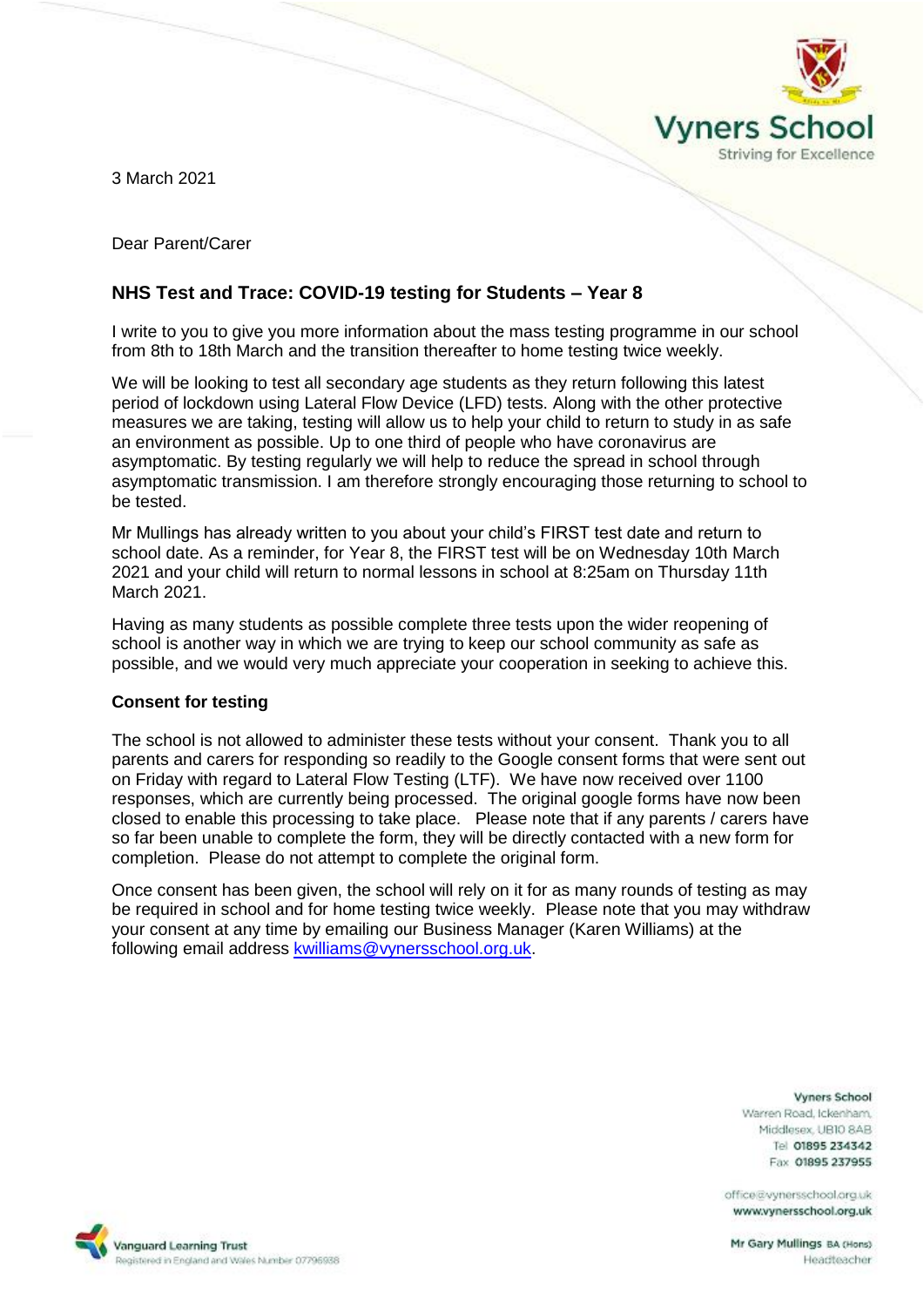# **Plan for mass testing**

We will be looking to test all students as they return to school three times in the Sports Hall between Monday 8th and Thursday 18th March. The schedule for mass testing Year 8 is as follows:

| Wednesday 10th March  | $8.00 - 8C$<br>$8:30 - 8F$<br>$9.00 - 8G$<br>$9:30 - 8H$<br>$10.00 - 8J$<br>10:30 - 8M<br>$11.00 - 8P$<br>$11:30 - 8W$   |
|-----------------------|--------------------------------------------------------------------------------------------------------------------------|
| Monday 15th March *   | $8:45 - 8C$<br>$9:10 - 8F$<br>$9:30 - 8G$<br>$9:50 - 8H$<br>$10:10 - 8J$<br>$10.45 - 8M$<br>$11:05 - 8P$<br>$11.25 - 8W$ |
| Thursday 18th March * | $8:45 - 8C$<br>$9:10 - 8F$<br>$9:30 - 8G$<br>$9:50 - 8H$<br>$10:10 - 8J$<br>$10.45 - 8M$<br>$11:05 - 8P$<br>$11.25 - 8W$ |

\* Children will be tested as part of their regular school day on these days

You will notice that your child will come for their three tests with their tutor group. To assist with the smooth running of mass testing, please could you get your child to write their three test times in their school planner now.

# **Testing using lateral flow device (LFD) tests**

LFD tests have been widely and successfully used to detect COVID-19 in asymptomatic individuals. No test is perfect, but the speed and convenience of LFD tests supports detection of the virus in asymptomatic individuals who would not otherwise be tested. They are clinically approved and are crucial in the fight against the virus. As the tests are more sensitive with higher viral loads, there is a risk of returning a negative result when viral loads are low (for example, in the early stages of infection). This is why Public Health England recommends two LFD tests 3 to 5 days apart (or 3 to 4 days for home testing), to enhance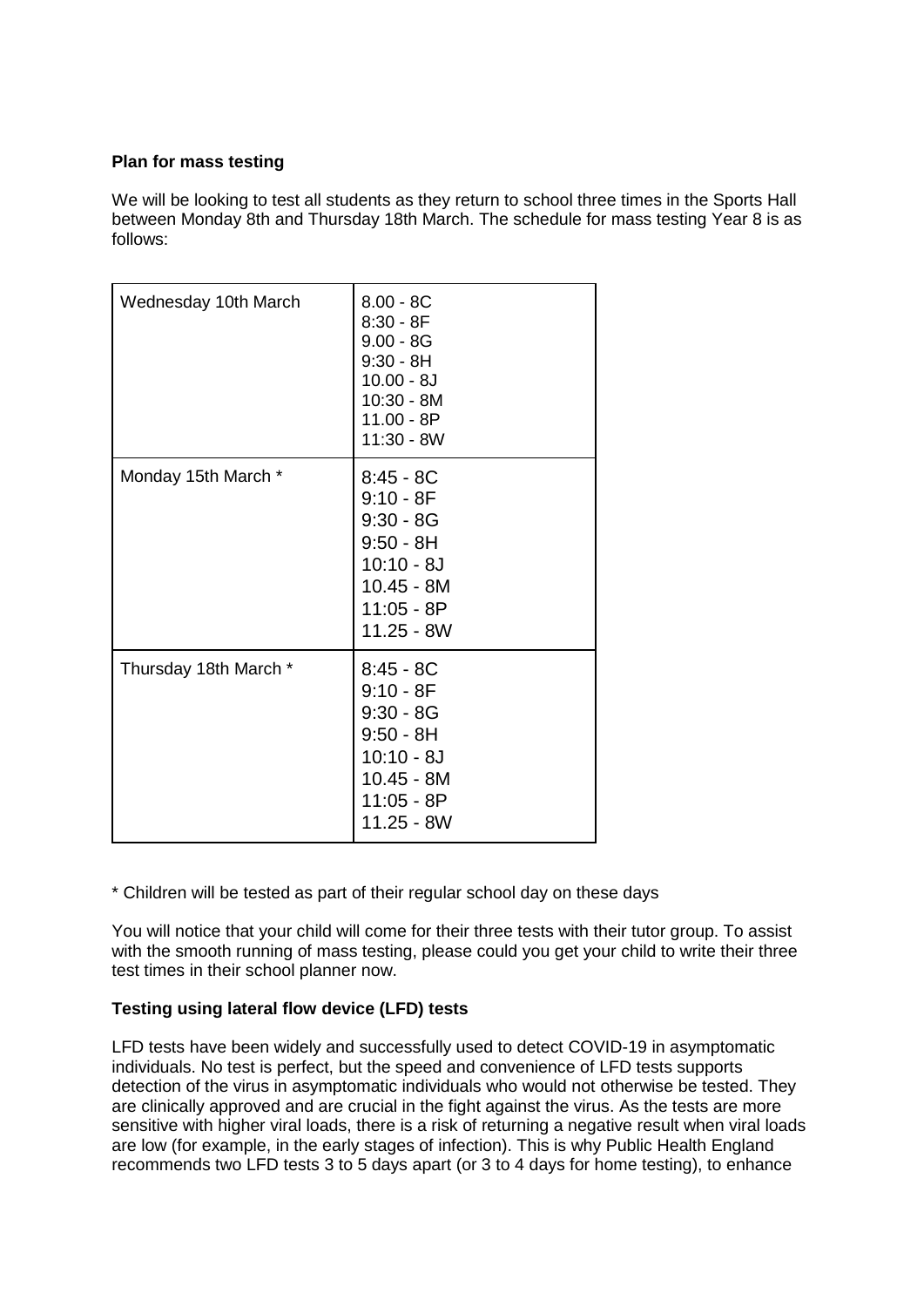detection by picking up any cases which were not detected during the first test and to catch any new infections.

If you test positive using an LFD, it is likely that you are infectious at that moment, whereas people testing positive on a polymerase chain reaction (PCR) or lab-processed test could be in the less infectious early or late stages of disease. This means that by using the lateral flow test we can identify people with a high viral load who are the most likely to spread the virus further.

**Please note, a negative result on a Lateral Flow Device does not mean that your child does not have Covid-19, it merely indicates that at the time you took the test, no viral load was detected. Therefore, behaviours must not change as a result of Lateral Flow Testing. Even if your child receives three negative test results upon return to school, your child must still behave as if they have the virus. Testing is only one component of reducing risk of transmission in our school community. Other measures of hand washing/sanitising, wearing of face masks and social distancing (where possible) must still be adhered to.**

#### **How the tests work**

Those taking their first three tests in school will be supervised by trained staff and volunteers. The lateral flow tests are quick and easy to undertake, using a swab of the nose and throat. Mr Cahill has created these [Slides](https://docs.google.com/presentation/d/1gz1t-rqJkTcXn6FmRusH9uKAaRId2x0yOQJAcbk5ymU/edit?usp=sharing) and a Loom video (see link on Slide 1) to guide your child through the testing process. It is vital that your child reads the Slides and watches the Loom video before attending their first test.

Results (which take around half an hour from testing) can be obtained by completing the registration process. The student will also receive a text notification of a positive or negative result from the online NHS system. The school will only inform the student of a positive or invalid test result. The school will not be informing students of negative results.

# **Registering test results**

It is very important that you register your child's test to enable NHS Test and Trace to monitor the spread and prevalence of the virus in our communities.

You register tests at this link: [https://test-for-coronavirus.service.gov.uk/register-kit/register](https://test-for-coronavirus.service.gov.uk/register-kit/register-rapid-test)[rapid-test](https://test-for-coronavirus.service.gov.uk/register-kit/register-rapid-test)

Your child will receive a **registration card and unique barcode** each time they have a test. They will need this to hand when they register their test. Registration can be done any time **up to 24 hours after a test** and takes between 5-10 minutes; we would encourage you to supervise your child when they do this for the first time. Please note that children over the age of 13 can set up an account for repeat tests to save them having to re-enter all their details; this means all they will need is to log in, submit their unique barcode and answer some simple questions. For children aged 12 years and under, they will need to complete the registration process in full for each lateral flow test. Your child has been given a Loom [video](https://www.loom.com/share/aea42cd2f9124e51b03fe8972f9a3583) and [Google Slides](https://docs.google.com/presentation/d/11chsOQ94u8ECZV-K7yZ9nf1DvangLK9Y0KLWEpb9z-A/edit?usp=sharing) walking them through the registration process (click on the hyperlinks to view them yourself).

#### **Transition to home testing kits**

Those taking the three initial tests in school will have home test kits given to them when they come for their third test in the Sports Hall (on Thursday 18th March). Students will have to sign the 'Test Kit Log' to acknowledge receipt. Students will need to sign for their home test kit and record the 'LOT' number on the box of their test kit against their name. There will be two registration assistants on hand in the Sports Hall to take these details down and to hand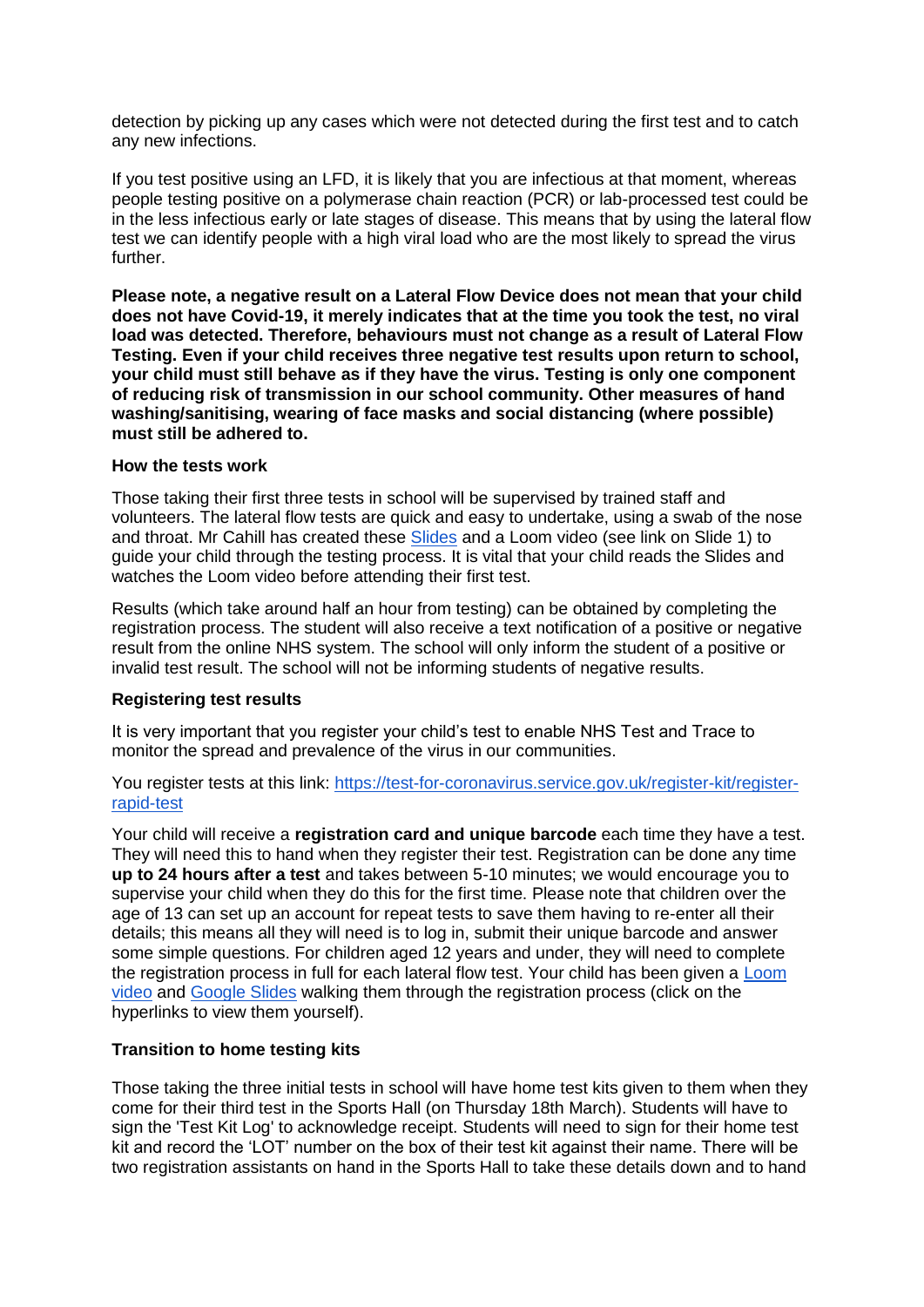out the kits. Once your child has collected their home test kit, you will be consenting to your child conducting these tests, registering their results and informing the school of any positive or repeat invalid results.

Students should complete their fourth test at home by the end of w/c 15th March. Thereafter, students should aim to test themselves in the morning before coming to school twice a week 3-4 days apart; for example on a Monday and a Thursday morning.

The LFDs supplied do not require laboratory processing and can provide a quick result in around 30 minutes. Comprehensive guidance on self-testing is contained in the 'Instructions for Use' leaflet, which comes with the test kit. There is also a useful video to show you how to administer the test [here.](https://www.youtube.com/playlist?list=PLvaBZskxS7tzQYlVg7lwH5uxAD9UrSzGJ)

Your child will need to report their result to NHS Test and Trace as soon as the test is completed either online [here](https://www.gov.uk/report-covid19-result) or by telephone as per the instructions in the home test kit. Tests are free of charge and will be provided by the school. It is important that tests assigned to you are not used by anyone else.

From Monday, 22 March onwards, we will continue to run a small testing site at school in the old SEN office so that students who are unable physically to test themselves at home will be able to be tested regularly. This small test site will be open on Mondays and Thursdays only from 7:45-8:45am.

## **What if my child tests positive?**

If a student tests positive on a lateral flow device **in the test site at school**, they will need to self-isolate for 10 days and follow the guidance from NHS Test and Trace. There is **no requirement** to book a PCR confirmatory test.

If your child tests positive on a lateral flow device **at home with a self testing kit**, please inform us straight away by emailing Mrs Foster [\(afoster@vynersschool.org.uk\)](mailto:afoster@vynersschool.org.uk) and Mrs Bashford-Hynes [\(ehynes@vynersschool.org.uk\)](mailto:ehynes@vynersschool.org.uk). They will need to self-isolate for 10 days and follow the guidance from NHS Test and Trace. They **will also need to book** a PCR confirmatory test. If that PCR test is negative, self-isolation will stop and your child will be allowed back to school immediately along with all their close contacts.

The reason for this difference is that the test site at school is a clinical environment in which students are supervised by trained staff. This is not the case while self-testing at home.

If your child gets a void result, they should complete a second LFT test. If they get a second void result, you should book a PCR test for them (there is no need to self isolate unless you have Covid symptoms) and report this issue to Neill Cahill, the Covid Coordinator [\(ncahill@vynersschool.org.uk\)](mailto:ncahill@vynersschool.org.uk)

#### **What happens if the test is negative?**

While a small number of pupils may need to repeat the test if the first test was invalid or void for some reason, pupils who test negative will be able to stay in school and resume their activities as normal. We do **not** need to know if your child's self test at home is negative.